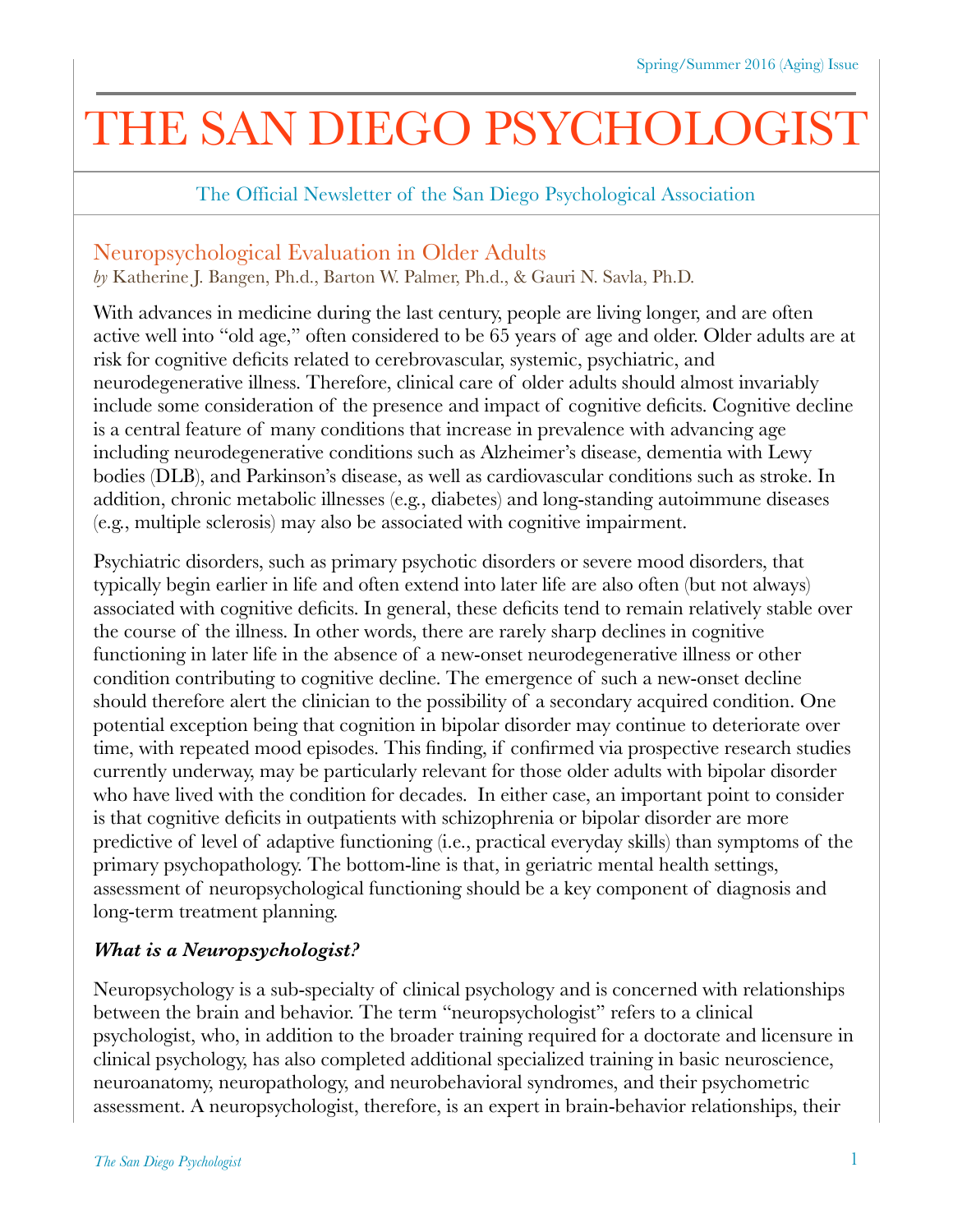standardized assessment, as well as cognitive interventions.

## *What is a Neuropsychological Evaluation?*

Standardized neuropsychological tests that measure cognitive abilities form the core of neuropsychological evaluation. Major domains that are commonly assessed include general intellectual functioning, learning and memory, executive functioning, attention/concentration, language, visuospatial abilities, speed of information processing, and motor speed and strength. Data from standardized neuropsychological tests can then be compared with normative databases. However, neuropsychological evaluation involves much more than administrating and scoring standardized tests. Valid and clinically useful interpretation of test performance requires the neuropsychologist to consider the examinee's performance within the broader context of his or her presenting complaint as well as current and prior medical history, psychosocial history, and daily functioning. Therefore, comprehensive clinical neuropsychological evaluations generally include a thorough review of available medical records as well as a clinical interview of the patient and a family member or other collateral information sources. Emotional functioning including mood symptoms is also often assessed via clinical interview, behavioral observations, clinical rating scales, and/or standardized psychological tests. A neuroimaging exam is frequently included in the evaluation to provide additional data that may aid in diagnosis.

## *Common Clinical Applications of Neuropsychological Assessment*

Neuropsychological assessment can be invaluable in geriatric mental health care settings. These assessments assist in distinguishing between normal versus abnormal cognitive and functional changes; aiding in differential diagnosis among neuropsychiatric and neuropathological conditions; informing treatment recommendations; and monitoring an individual's progress. Despite recent technological advances in neuroimaging techniques, their clinical relevance (particularly in regard to diagnostic specificity) remains unclear. For example, a common concern among older patients relates to distinguishing normal age-related cognitive changes from early Alzheimer's disease or other neurodegenerative disorders. A second presenting problem frequently seen in the clinic relates to determining whether an individual's reports of memory or other cognitive changes are due to depression or primary neurocognitive dysfunction. Such distinctions are very difficult, if not impossible, to make based on neuroimaging results alone and often involve considering information from multiple sources including the pattern of neuropsychological test performance together with the individual's medical and psychosocial functioning.

For example, consider an older patient presenting with concerns of "poor memory." "Memory" has a many meanings in colloquial use. These include remembering to perform a task ("prospective memory"); remembering where within one's house an object, such as a set of keys, was left (which may reflect attention or organizational skills rather than memory per se); and remembering recent events or newly acquired information ("episodic memory"). Even when the concern is narrowed down to an episodic memory deficit, it is important to distinguish between a variety of underlying memory-related processes, including difficulties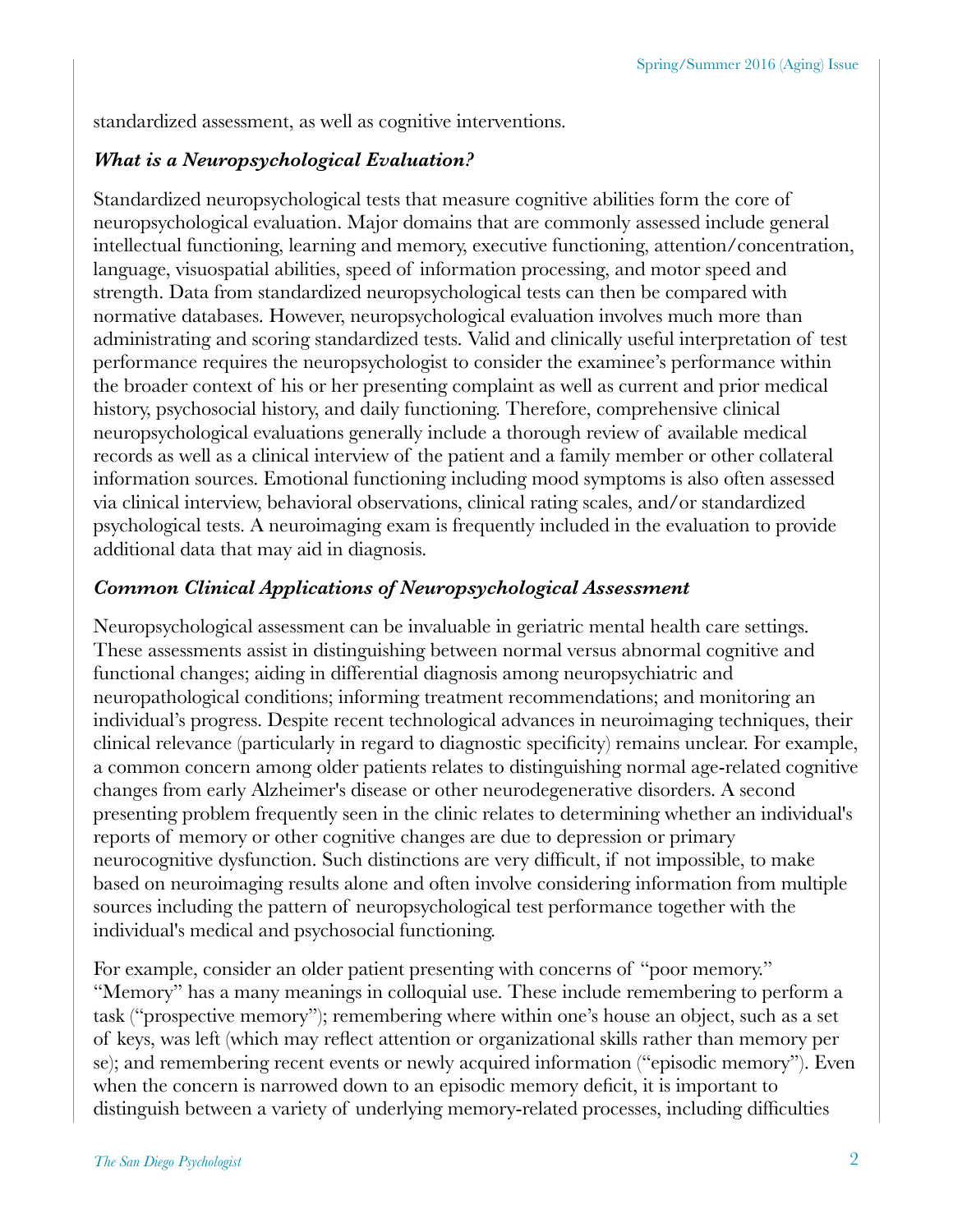with initial learning or encoding information or difficulties efficiently retrieving previously learned information. Results from standardized learning and memory tests are critical in making such distinctions. For example, if an individual performs poorly on initial learning or recall trials of a memory test yet, after a delay, he or she is still able to recall most of the information he or she learned, then his or her deficit is likely one of learning or encoding rather than retrieval. Comparison of performance on a cued-recall recognition format relative to free recall (without cues) permits identification of patients with inefficient retrieval rather than an encoding deficit. These distinctions are invaluable in the differential diagnostic process. Rapid forgetting, or the inability to retain recently learned information, is relatively uncommon in normal aging and even in individuals with depression but is very common among patients with some forms of dementia including Alzheimer's disease. One would not make a diagnose based one isolated test score (when given a large test battery, most healthy adults will have one or more "impaired" scores), but the presence of rapid forgetting would be more consistent with the presence of a cortical dementia than with normal aging or depression.

Even in those cases in which an individual's diagnosis is known, neuropsychological assessment can be valuable in the documentation of the trajectory and rate of cognitive change. There is considerable variability among individuals with neurodegenerative conditions in terms of the rate of cognitive decline. Repeat evaluations can be extremely useful in determining how quickly an individual may reach a point requiring a more intensive level of care. Conversely, for an individual who experienced a stroke or other form of brain trauma, repeated neuropsychological assessment can be useful in documenting the rate, trajectory, and degree of recovery of cognitive functioning.

Neuropsychological assessment in geriatric mental health care settings can also be useful in treatment planning and developing strategies for remediation of deficits in everyday functioning. For example, a patient's memory deficit may cause difficulties in everyday functioning (such as missed appointments, missed medication dosages, unpaid bills, etc.). In such instances, a goal of neuropsychological evaluation is to identify areas of cognitive strengths in addition to documenting the type and degree of any cognitive deficits. With information on both cognitive strengths and weaknesses, the specific cognitive processes underlying any apparent deficits in independent functioning can be identified. Information about spared abilities can be used to arrange the environment in a way that draws upon the individual's strengths and reduces any deleterious functional effects related to cognitive deficits.

#### *Issues in the Assessment of Older Adults*

#### *Sensory Impairment*

Hearing impairment is fairly common among older adults and can considerably complicate administration of verbal neuropsychological measures (e.g., memory measures involving verbal list learning) and the interpretation of results. An examinee's hearing should be at least informally assessed to determine whether it is adequate for the administration of verbal neuropsychological tests. If hearing is deemed too impaired, the individual can still be